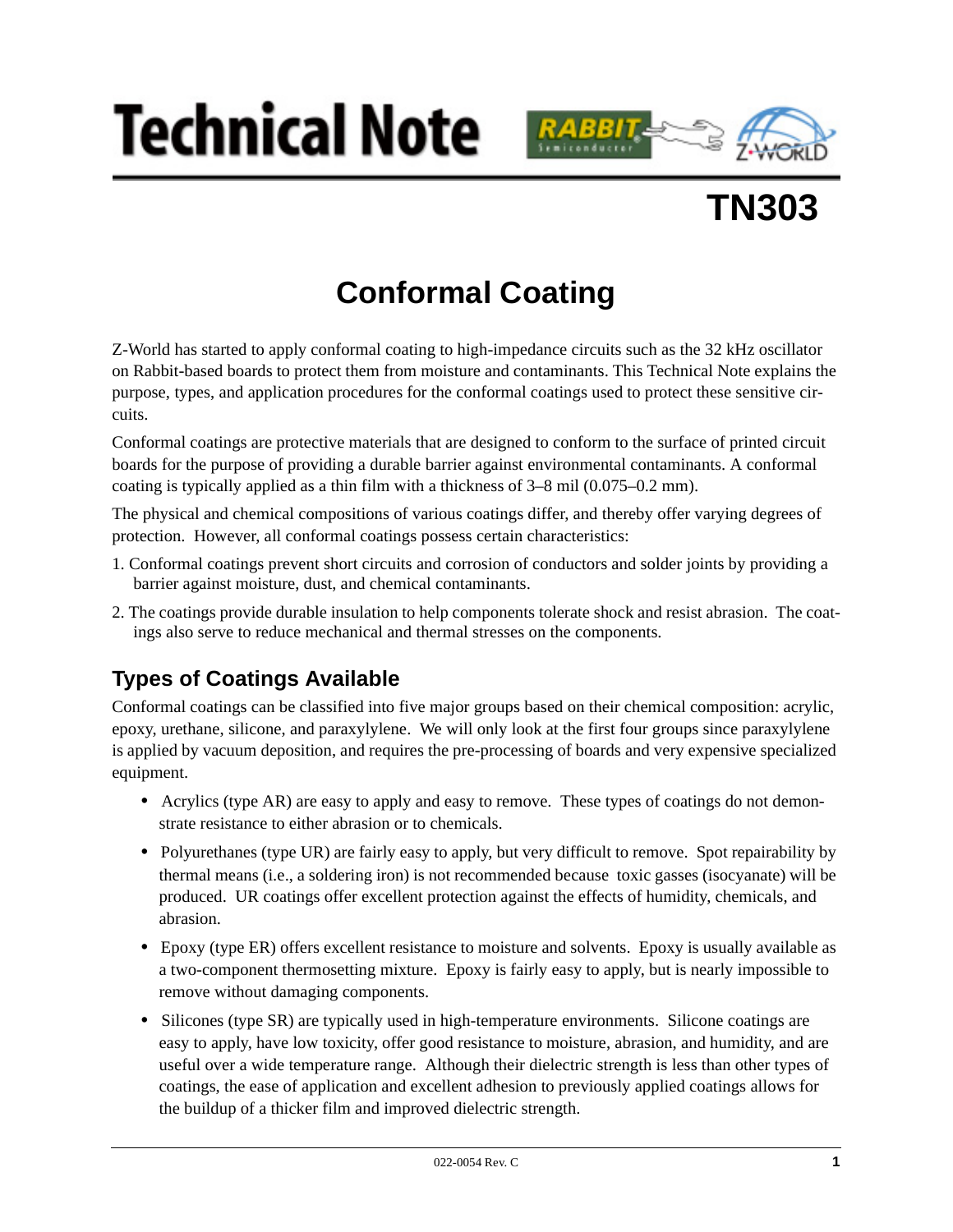<span id="page-1-0"></span>[Table 1](#page-1-0) provides a simple rating system that can be used as a general guide for selecting the best coating for a particular application

| <b>Characteristic</b>                                                             | <b>Acrylic</b><br>(AR) | Polyurethane<br>(UR) | <b>Epoxy</b><br>(ER) | <b>Silicone</b><br>(SR) |
|-----------------------------------------------------------------------------------|------------------------|----------------------|----------------------|-------------------------|
| <b>Humidity Resistance</b>                                                        | Excellent              | Excellent            | Good                 | Excellent               |
| <b>Humidity Resistance</b><br>(Extended Periods)                                  | Good                   | Excellent            | Fair                 | Good                    |
| <b>Abrasion Resistance</b>                                                        | Fair                   | Good                 | Excellent            | Good                    |
| <b>Mechanical Strength</b>                                                        | Fair                   | Excellent            | Excellent            | Good                    |
| <b>Stress on Coated Compo-</b><br>nents Resulting from Tem-<br>perature Variation | High                   | High                 | High                 | Low                     |
| <b>Temperature Resistance</b>                                                     | Good                   | Fair                 | Fair                 | Excellent               |
| <b>Acid Resistance</b>                                                            | Good                   | Excellent            | Excellent            | Good                    |
| Alkali Resistance                                                                 | Fair                   | Excellent            | Excellent            | Good                    |
| Organic Solvent<br>Resistance                                                     | Poor                   | Excellent            | Excellent            | Good                    |
| Dielectric Constant @<br>$23^{\circ}$ C, 1 MHz                                    | $2.2 - 3.2$            | $4.2 - 5.2$          | $3.3 - 4.0$          | $2.6 - 2.7$             |
| Repairability                                                                     | Difficult              | <b>Difficult</b>     | <b>Difficult</b>     | Easy                    |

*Table 1. Quick-Reference Guide to Conformal Coatings*

## **Rabbit-Based Boards**

Rabbit Semiconductor recommends the application of some type of conformal coating to protect the highimpedance circuitry on Rabbit-based boards against moisture, dust, and chemical contaminants.

High-impedance circuits on Rabbit-based boards manufactured at Z-World are coated with a layer of silicone-based conformal coating that is 8–12 mil (0.2–0.3 mm) thick. The coating covers the 32 kHz oscillator circuitry and the section of the battery backup circuit that regulates the lithium battery voltage down to 2.2 V. These circuits are shown in [Figure 1.](#page-2-0)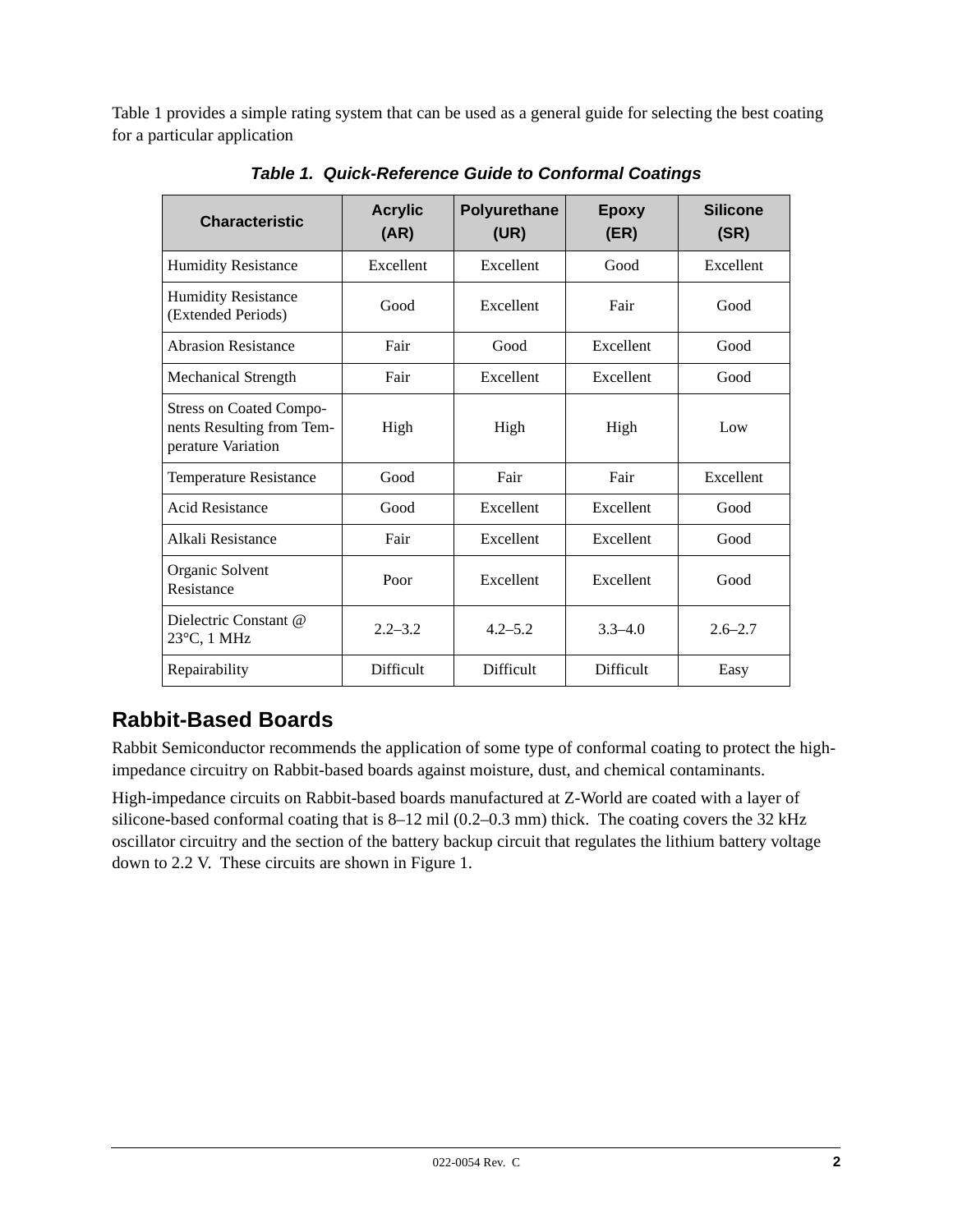

*Figure 1. High-Impedance Circuits Recommended for Conformal Coating*

#### <span id="page-2-0"></span>**Silicone-Based Coatings**

Z-World selected the Dow Corning silicone-based 1-2620 Low VOC RTV conformal coating for coating the Rabbit based boards. 1-2620 is the low-viscosity version of the Dow Corning 1-2577 family of silicone-based conformal coatings.

Low VOC stands for Low Volatile Organic Compound. This means that the product contains a lower concentration of volatile organic compounds such as solvents, and that the product is ozone safe and environmentally friendly. RTV in the product name refers to the fact the 1-2620 is a Room-Temperature Vulcanizing compound, which means it cures at room temperature.

As with all types of conformal coatings, 1-2620 contains various hazardous substances. Therefore, it is recommended that the Material Safety Data Sheet for the product be referred to and followed.

1-2620 is a one-part elastoplastic (tough abrasion resistant) coating that is easy to apply and repair. Conformally coated areas can be reworked with a soldering iron, or the coating can be removed with a solvent. 1-2620 contains additives that allow easy UV inspection to ensure complete coverage on the circuit board. An off-the-shelf black light can be used to inspect the coverage of the conformally coated board.

1-2620 is suitable for the Z-World manufacturing environment. A 3 mil (0.075 mm) 1-2620 coating is typically tack-free in 10 min at room temperature. The full cure takes 72 h at room temperature. Cure times can be accelerated significantly by placing boards in a circulating-heat oven once the solvent has evaporated (the evaporation typically takes 10 min).

## **Applying Conformal Coatings to Selected Regions on a PCB**

Customers may elect to use any type or brand of conformal coating that they feel would be appropriate for their manufacturing environment. Several manufacturers supply conformal coating in aerosol or bulk liquid form.

Conformal coatings can be applied by spray, brush, flow, or dip.

Specialized equipment manufacturers sell programmable automated conformal coating systems for highvolume applications. A list of equipment manufacturers is included at the end of this Technical Note.

The spray or brush methods are likely to be the most convenient for low-volume applications. Applying conformal coating using a brush is fairly simple. Certain types of RTV coatings such as 1-2620 also use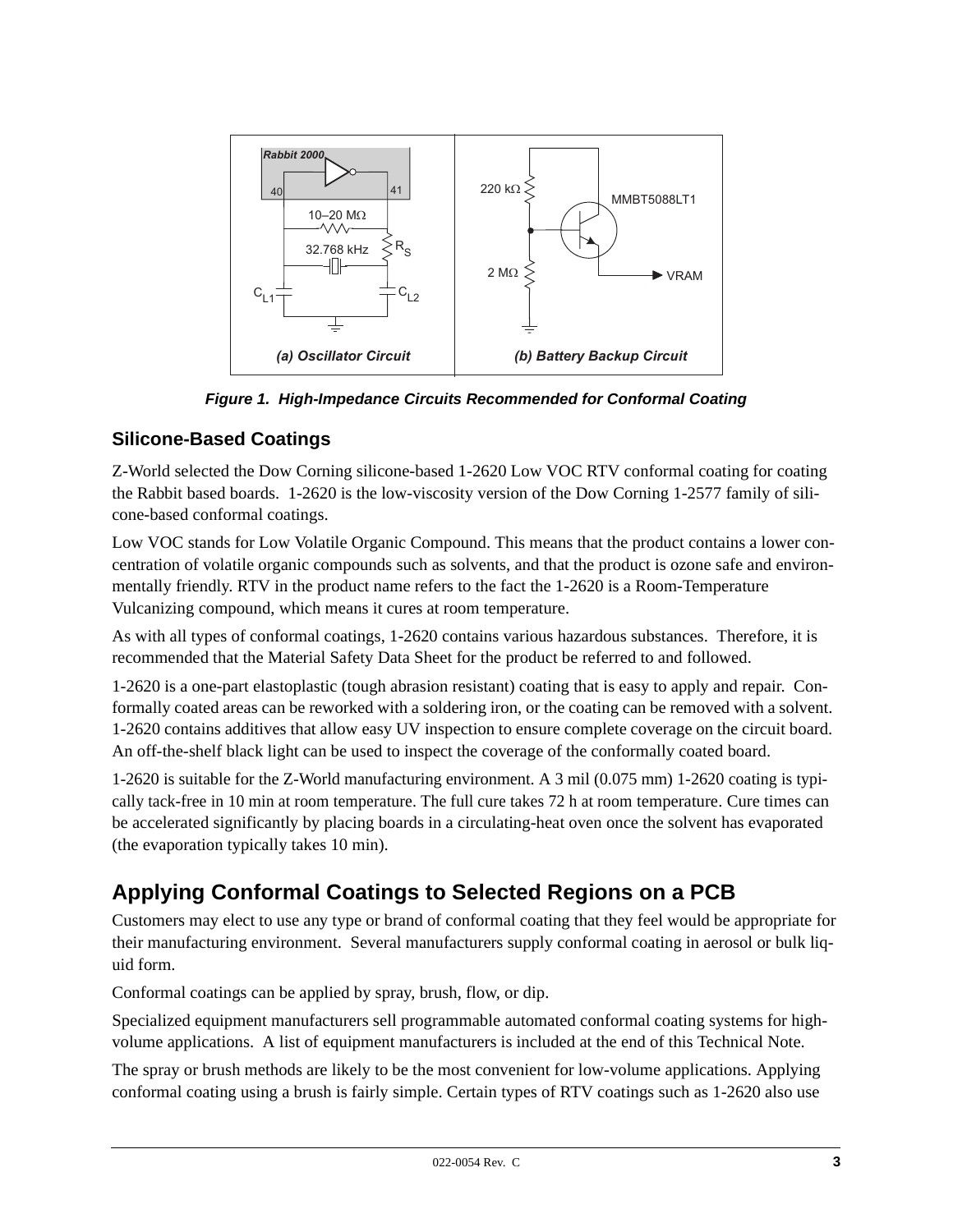the moisture in the air to cure. Therefore, it is important to be aware that these coatings will begin to cure as soon as their container is opened.

Applying conformal coatings with a spray is a bit trickier. Electrical conductors such as headers, connectors, field wiring terminals, and jumpers need to be masked to preserve their conductivity after the coating is applied. There are a variety of ways to mask selected areas on a PCB to keep them from being sprayed.

**NOTE:** Use adequate ventilation when applying any type of conformal coating. Refer to the Product Material Safety Data Sheet for handling and exposure guidelines.

In this section we'll look at conformally coating the 32 kHz oscillator section on a Jackrabbit board using an aerosol-based silicone coating. All areas that do not require coating are covered with a manually cut and molded piece of anti-static packaging foam that is readily available through computer and/or electronics suppliers. The conformal coating was an aerosol version of the Dow Corning silicone-based 1-2577 supplied through the Miller-Stephenson Chemical Company.



*Figure 2. Mask Made from Anti-Static Packaging Foam*



*Figure 3. How Mask Fits over Jackrabbit Board*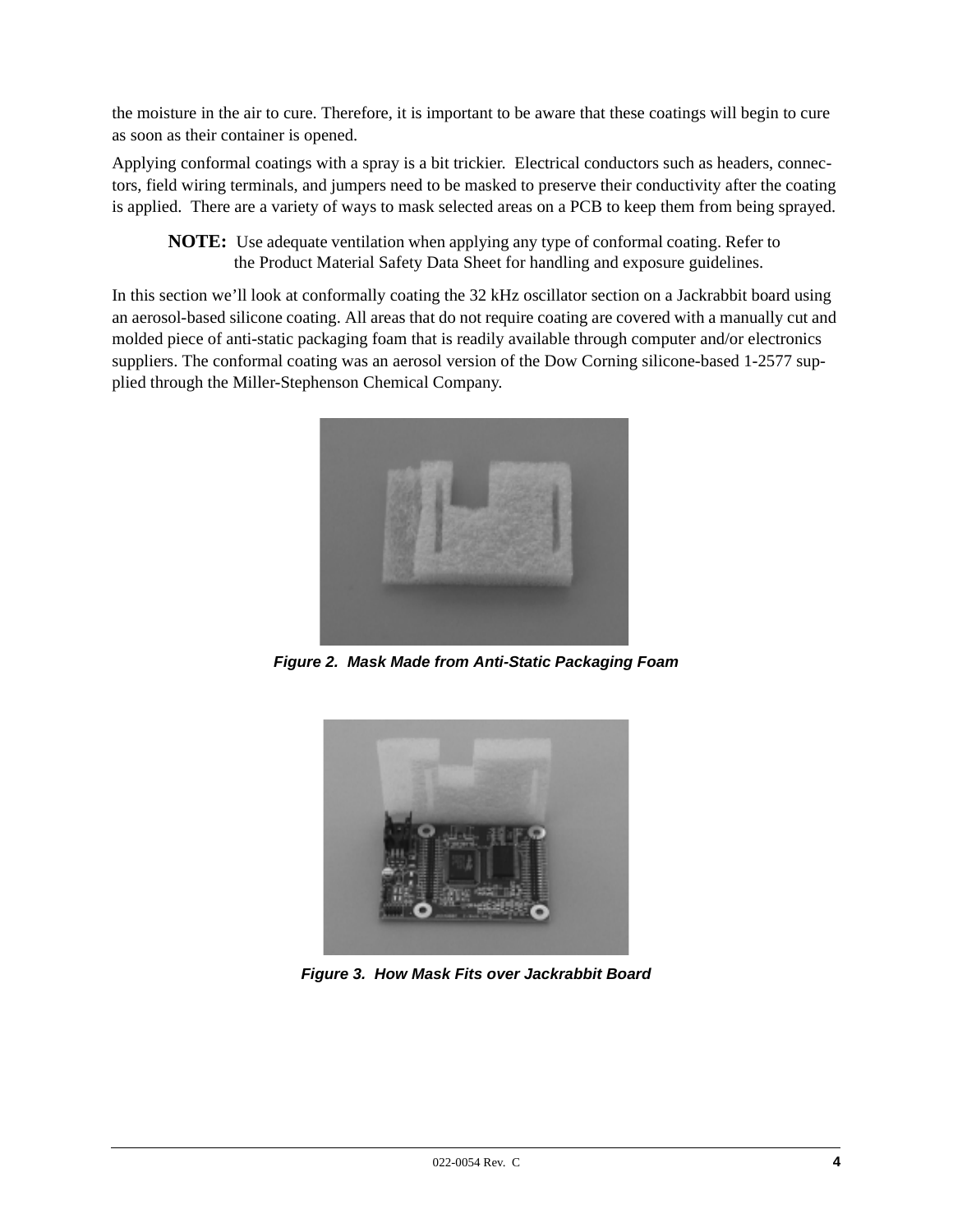

*Figure 4. Entire Board is Masked Except for 32 kHz Circuitry*



*Figure 5. Applying Coating to Masked Board*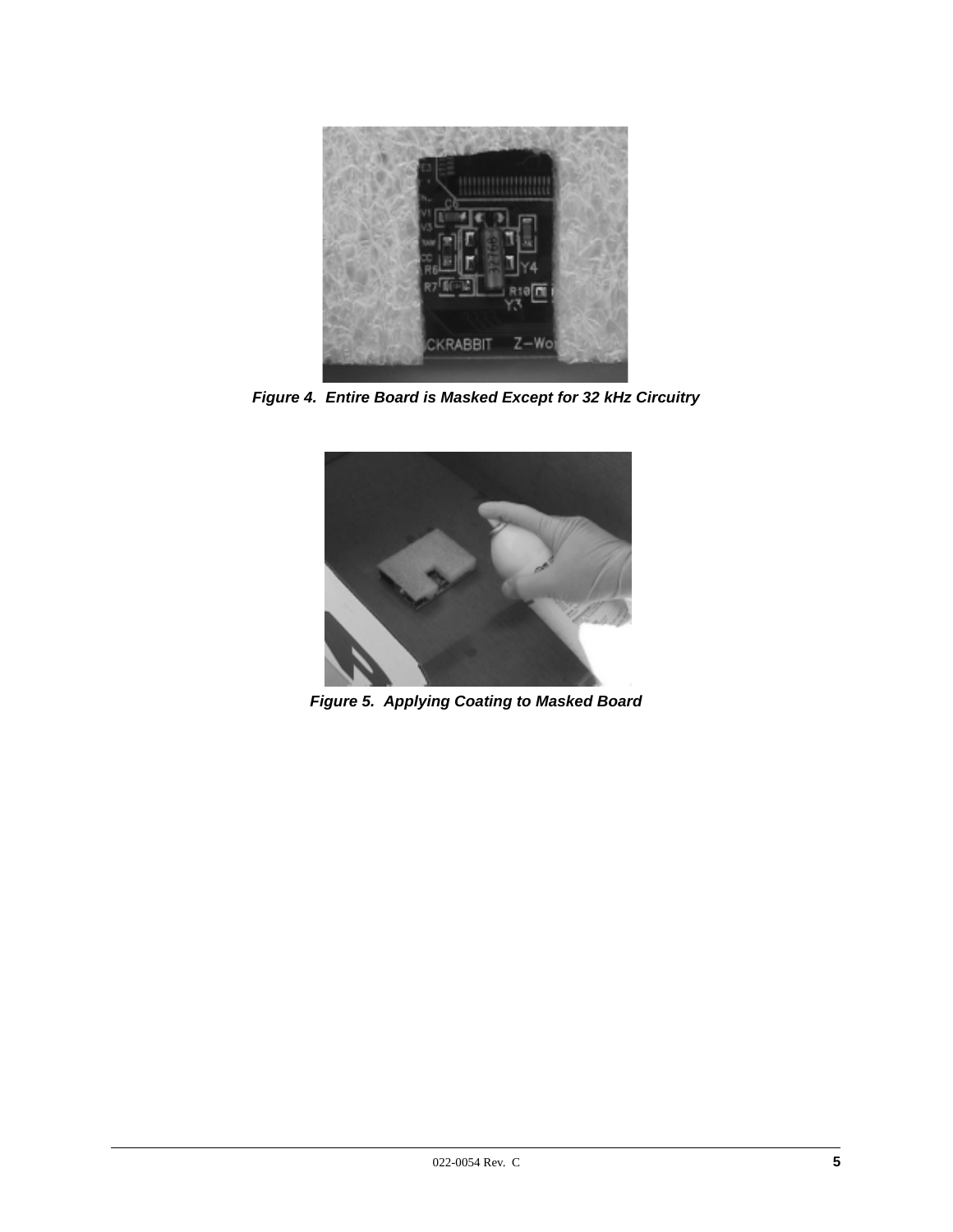# **Conformal Coating Suppliers**

The following list is a small sample of the many suppliers that sell or produce conformal coating products. Neither Rabbit Semiconductor nor Z-World is affiliated with any of the listed suppliers or manufacturers.

| <b>Name</b>               | <b>Phone</b> | <b>Web Site</b>           |
|---------------------------|--------------|---------------------------|
| <b>Chemtronics</b>        | 800-645-5244 | www.chemtronics.com       |
| <b>Cytec Corportion</b>   | 716-376-7804 | www.conap.com             |
| Dow Corning               | 517-496-6000 | www.dowcorning.com        |
| Dymax Corporation         | 860-482-1010 | www.dymax.com             |
| Humiseal                  | 718-932-0800 | www.humiseal.com          |
| Loctite Electronics       | 800-562-8483 | www.loctite.com           |
| M.G. Chemicals            | 800-201-8822 | www.mgchemicals.com       |
| Miller Stephenson         | 818-896-4714 | www.miller-stephenson.com |
| <b>Mouser Electronics</b> | 800-346-6873 | www.mouser.com            |
| Techspray, Inc.           | 800-858-4043 | www.techspray.com         |

#### **Equipment Manufacturers**

The following specialize in the manufacture of conformal coating systems.

| <b>Name</b>                     | <b>Phone</b> | <b>Web Site</b> |
|---------------------------------|--------------|-----------------|
| Asymtek, A Nordson<br>Company   | 800-279-6835 | www.asymtek.com |
| Precision Valve &<br>Automation | 518-371-2684 | www.pvalve.com  |